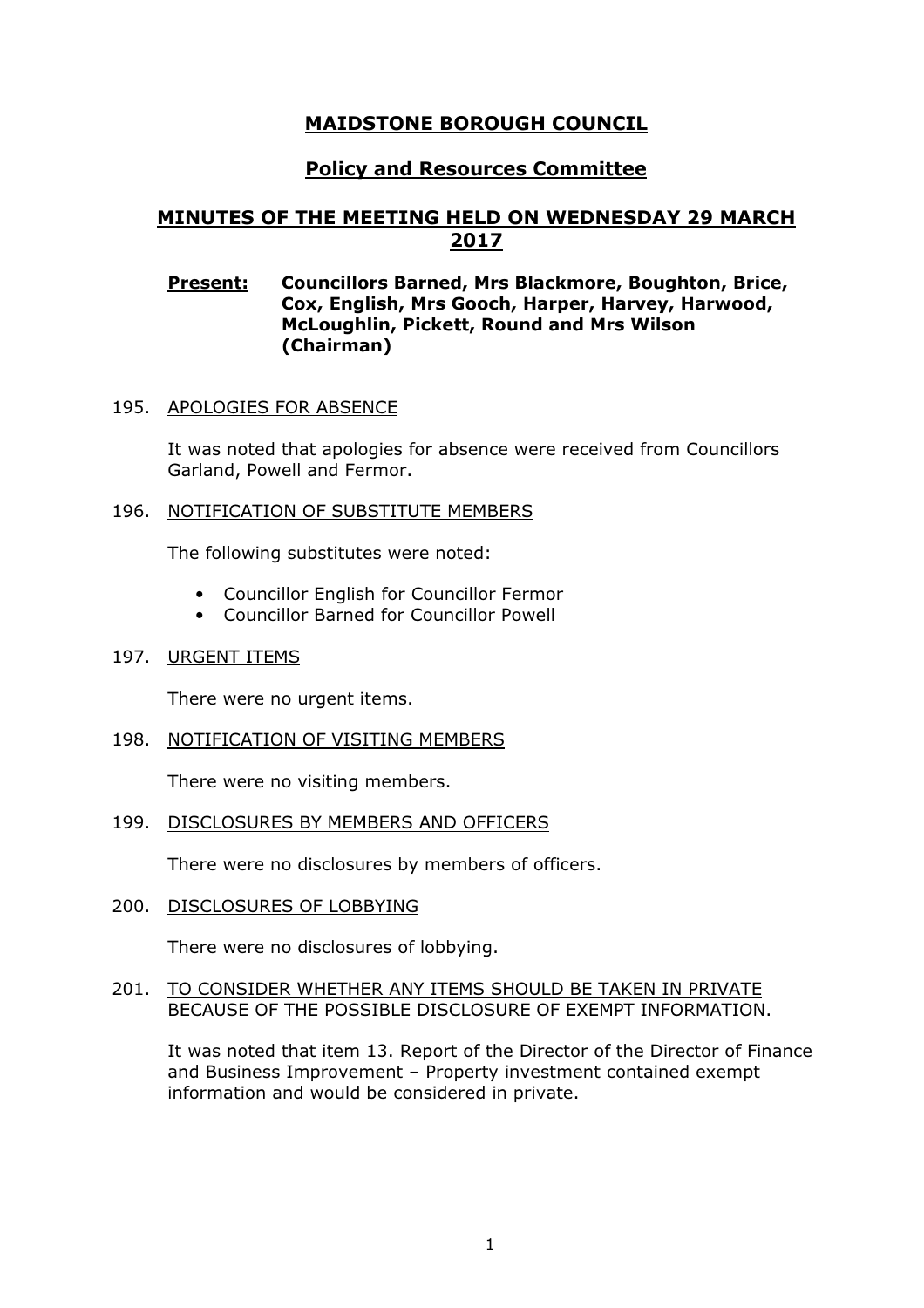# 202. MINUTES OF THE MEETING HELD ON 15 FEBRUARY 2017

The committee noted that Councillor Brice had left the room during the consideration of item 16. Report of the Head of Policy and Communications – Resident Survey 2017, and that this was not recorded in the minutes.

# RESOLVED:

That, subject to noting that Councillor Brice left the room during the consideration of item 16, the minutes be approved as a correct record and signed.

203. PRESENTATION OF PETITIONS (IF ANY)

There were no petitions.

## 204. QUESTIONS AND ANSWER SESSION FOR MEMBERS OF THE PUBLIC (IF ANY)

There were no questions from the public.

#### 205. COMMITTEE WORK PROGRAMME

The Clerk updated the committee on the Committee Work Programme. It was noted that the Housing and Regeneration Strategy would now come to the June meeting of the committee.

## 206. REPORT OF THE MID KENT SERVICES DIRECTOR - DISCRETIONARY HOUSING PAYMENTS POLICY

The Business Support Manager introduced her report on Maidstone Borough Council's Discretionary Housing Payments Policy. It was noted that the Council received an annual grant from the Department for Work and Pensions (DWP) to administer Discretionary Housing Payments (DHP). The grant was ringfenced and any unspent grant had to be returned to the DWP. DHP were introduced to help benefit claimants who were affected by benefit reforms to move into more financially sustainable accommodation.

In response to a question from a member of the committee, it was noted that the impact of welfare reforms was different for residents who were eligible for disability benefits. For example, the benefit cap did not apply to those who received disability benefits. This was the reason why a low proportion of DHP claimants were disabled.

# RESOLVED:

That the Committee approves the Discretionary Housing Payment Policy held as appendix A.

Voting: For - 14 Against - 0 Abstentions – 0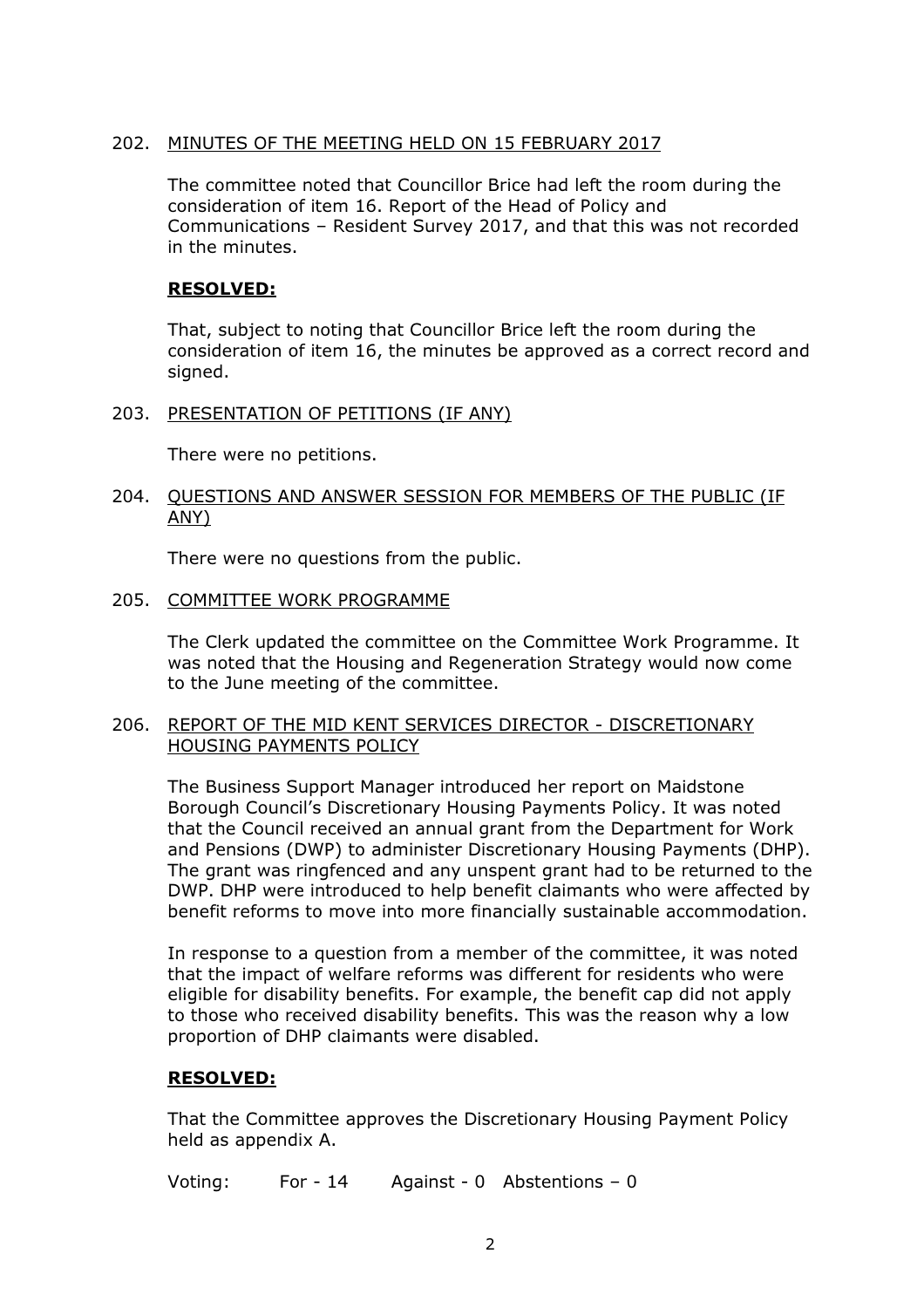# 207. REPORT OF THE DIRECTOR OF REGENERATION AND PLACE - PROPERTY **ACOUISITIONS**

The Director of Regeneration and Place presented his report to the committee. The report referred to the previous decision of the Communities, Housing and Environment Committee on the Temporary Accommodation Strategy, which committed the council to purchasing 13 properties to be used for temporary accommodation for homeless households. However the market conditions meant that decisions on each of these properties had to be reached as quickly as possible. Therefore the report was seeking delegated authority to complete the property acquisitions, with consultation with the Chairman and Vice Chairman of the committee.

The committee raised concerns with a previous property that had been proposed for temporary accommodation which was not suitable for the council's needs. The committee therefore suggested that ward councillors should also be consulted with, as they would know their local area the best.

In response to a question from the committee, the Director of Regeneration and Place clarified that consultation would be informal and could take place by email rather than requiring a meeting.

# RESOLVED:

- 1) That the Director of Finance and Business Improvement is granted delegated authority to conclude negotiations with property owners, and approve on a case by case basis (in consultation with the Chair and Vice Chair of this Committee, and the ward Councillors), the purchase of up to 13 properties, for use as temporary accommodation for homeless persons.
- 2) That delegated authority is given to the Head of Mid Kent Legal Services to complete the purchases on the agreed terms.
- 3) That details of any completed purchases are reported back to the next meeting of the Committee following the acquisition(s).

Voting: For - 9 Against - 5 Abstentions - 0

Councillor English requested his dissent be noted on this decision.

#### 208. REPORT OF THE DIRECTOR OF FINANCE AND BUSINESS IMPROVEMENT - PROPERTY INVESTMENT

The Property and Procurement Manager presented his report on a property investment. The property investment was of a commercial premises, and would provide a return of 7.14% on the investment. A similar investment in a commercial property that the council had completed two years ago had provided no problems, provided a steady